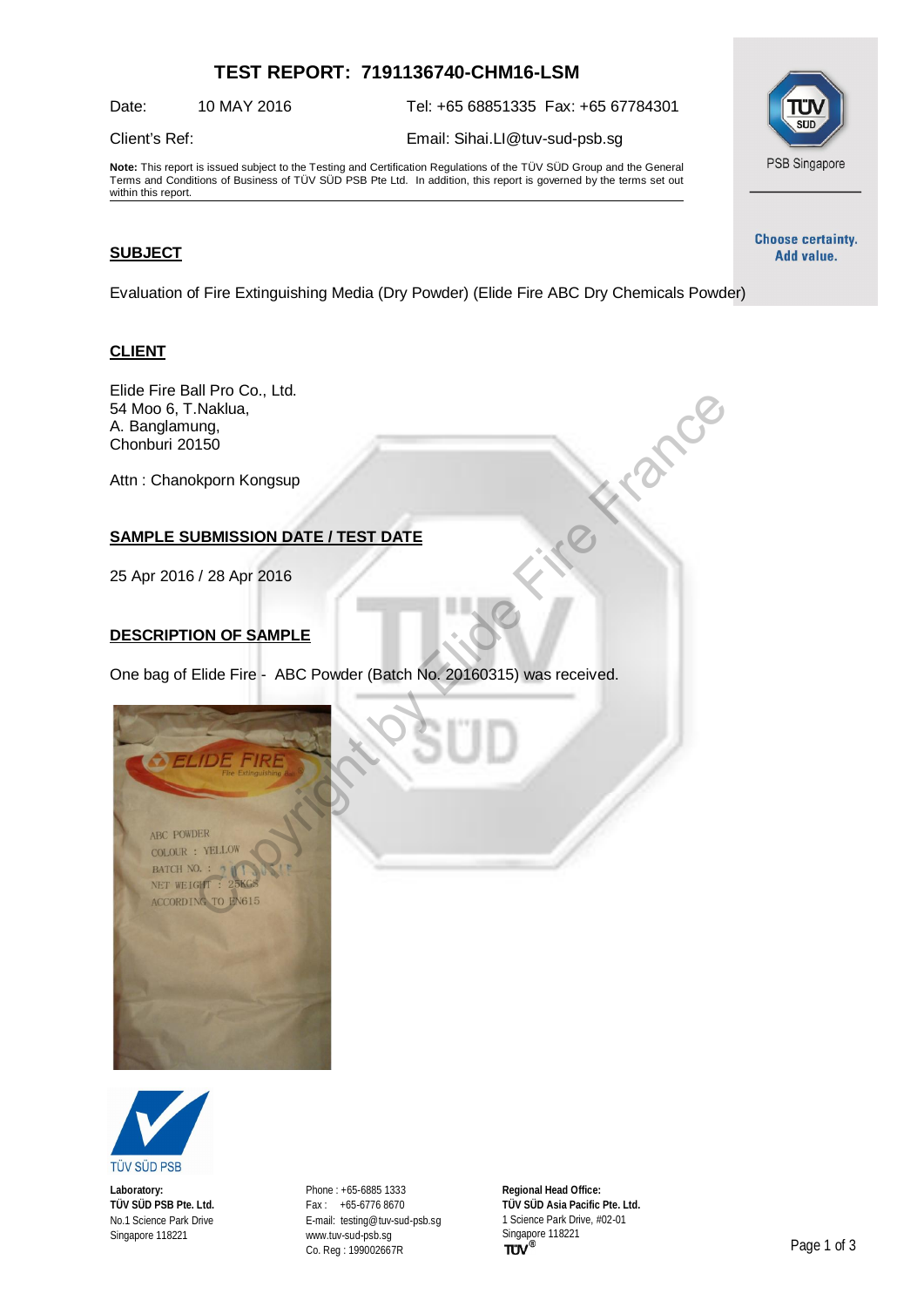

### **METHOD OF EVALUATION**

### BS EN 615 : 2009

Fire protection. Fire extinguishing media. Specifications for powders (other than class D powders)

### **RESULTS**

| <b>Sample Labelled</b>                  |                      | <b>Elide Fire ABC Powder</b><br>Batch No.20160315 |
|-----------------------------------------|----------------------|---------------------------------------------------|
| Mono-Ammonim Phosphate                  | (% wt)               | 89.5                                              |
| <b>Bulk Density,</b>                    | (g/cm <sup>3</sup> ) | 0.86                                              |
| <b>Particle Distribution Analysis</b>   |                      |                                                   |
| Sample retained on 125 µm sieve (% wt)  |                      | 6.8                                               |
| Cumulative retain on 63 um sieve (% wt) |                      | 31.3                                              |
| Cumulative retain on 45 µm sieve (% wt) |                      | 57.5                                              |
|                                         |                      |                                                   |

**LEOW SIONG MING for DR LI SIHAI** TECHNICAL EXECUTIVE AVP / SENIOR CHEMIST NG MING<br>LEXECUTIVE

COATINGS & INDUSTRIAL CHEMICALS CHEMICAL & MATERIALS